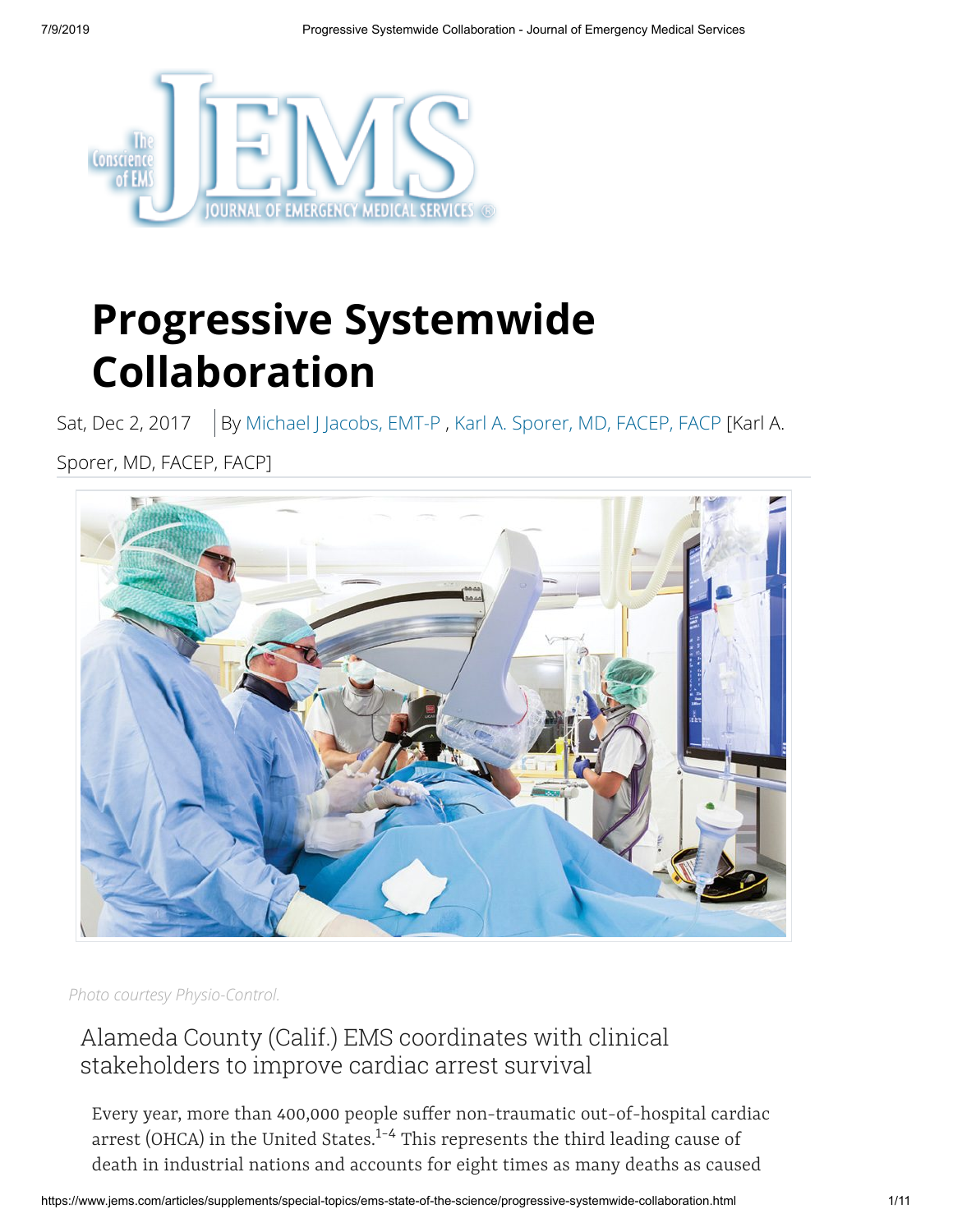by car crashes. 5,6

Previous decades have seen minimal improvement in survival outcomes, $^1$  but recently, many systems are improving survival rates among OHCA patients by using a systems-based approach. 7-12

Many successful EMS systems have adopted a number of changes to improve outcomes.<sup>13-16</sup> Alameda County (ALCO) EMS has made a number of sequential changes over the last decade to improve OHCA care. This article addresses those changes and the resulting improvement in cardiac arrest resuscitation.

The endorsed system of care for OHCA by ALCO EMS has been modeled after that of the decade-old and nationally recognized Take Heart America. 16

All of the changes and system design are based upon recommended evidencedriven treatment strategies, techniques and devices that are consistent with the 2005, 2010 and 2015 American Heart Association (AHA) Guidelines. 17,18

These have included measures to improve the rate of bystander CPR through CPR-7, a community outreach education program using seventh graders and those they train; use of dispatch-assisted CPR; and the implementation of PulsePoint, a method of crowdsourcing citizen CPR.

We've improved prehospital cardiac arrest treatments from 2005 to the present with annual training on pit-crew CPR, advanced airway placement with the availability of a supraglottic backup airway, intraosseous access and the use of mechanical chest compression devices. The training includes a renewed focus on high-quality CPR that emphasizes the correct compression rate and depth, minimal interruptions, full recoil of the chest wall, and proper use of the impedance threshold device (ITD), which was introduced systemwide in 2009 for both bagvalve mask ventilation as well as with any advanced airway.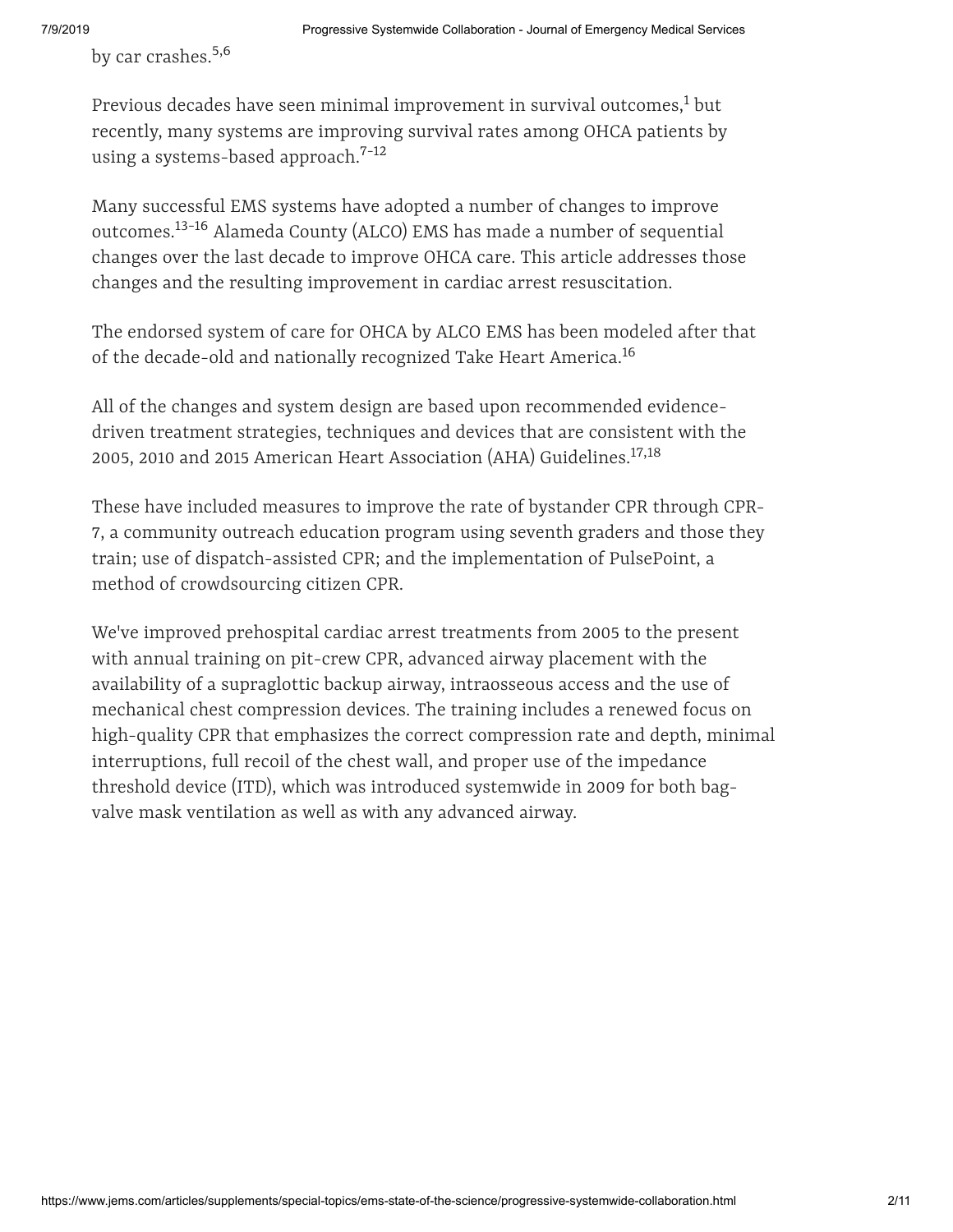

In 2009, ALCO EMS started collecting all data elements (dispatch, EMS and hospital) from the Cardiac Arrest Registry to Enhance Survival (CARES) and we continue to work closely with our receiving hospitals to obtain patient outcomes.

After the third complete year of data collection in 2012, a marked increase was noted in both the return of spontaneous circulation (ROSC) and those discharged alive with a cerebral performance category (CPC) score of 1-2 (good neurologic function). Closer scrutiny and analysis of those data was published in Prehospital E*mergency Care* as an EMS systems quality improvement article.<sup>19</sup>

During the study period (2009-2012), patients with ROSC with coma received prehospital surface cooling and were transported to hospitals capable of therapeutic hypothermia, with transport times generally less than 10 minutes.

All receiving hospitals in the study area had surface cooling protocols that included patients with primary ventricular fibrillation (v fib) or ventricular tachycardia (v tach), and a few included primary non-shockable rhythms.

Prior to 2012, mechanical CPR devices were available on approximately 10% of our first responder engines, which are all ALS staffed and equipped. Beginning in 2012, all first responder paramedic engines were equipped with a LUCAS mechanical CPR device and responded to all cardiac arrests.

# **THE HYPOTHESIS**

We hypothesized that the increased use of therapies in 2012 that focused on perfusion during CPR using mechanical adjuncts and protective post-resuscitation care with in-hospital therapeutic hypothermia would improve survival with good neurologic outcome (CPC score of 1 or 2) compared to the lesser use of such therapies in 2009-2011.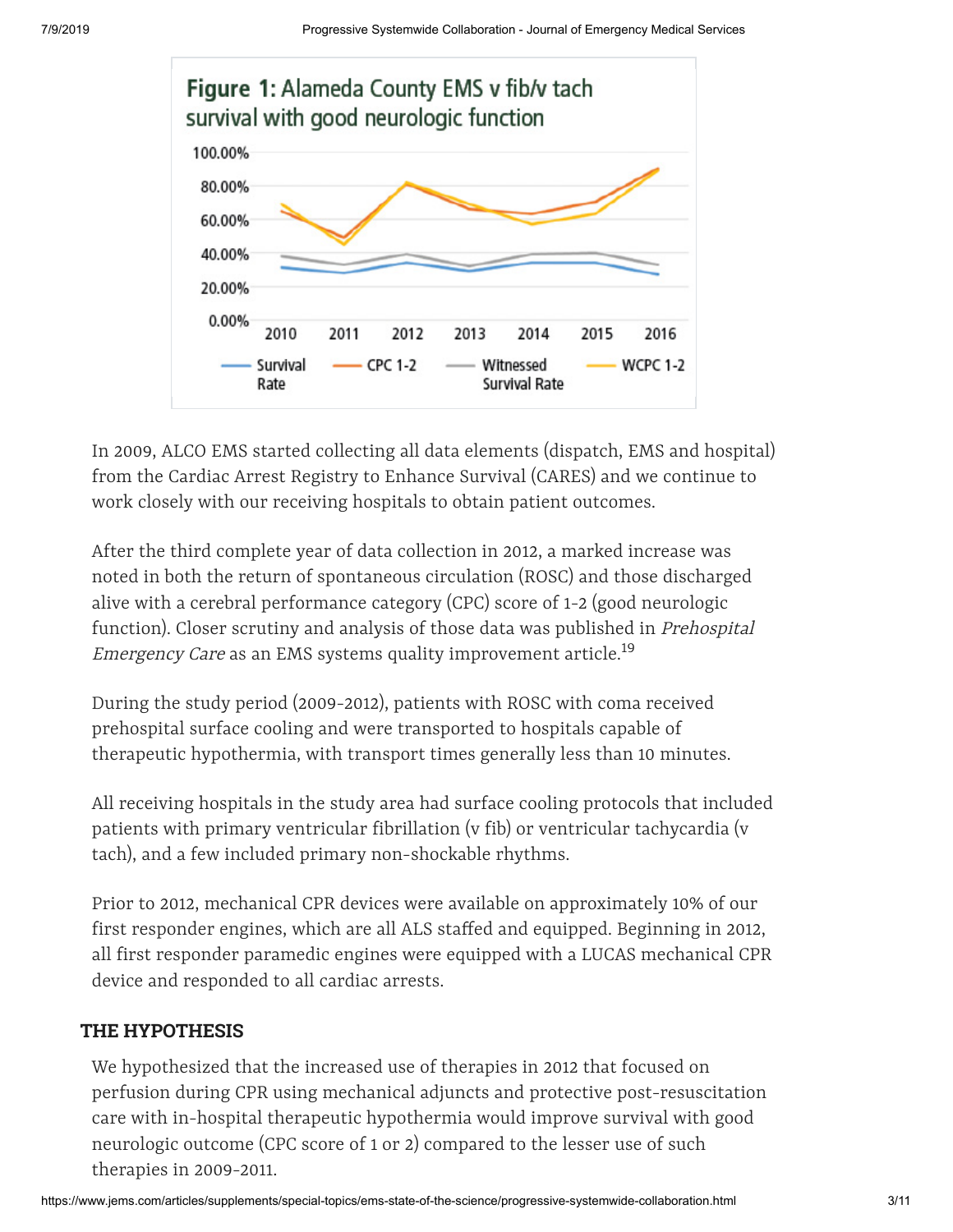Statistical findings on final analysis suggested that multiple strategies for OHCA implemented in our community over time resulted in a significant increase in ROSC (from 29% to 34%) and a 76% relative increase in those patients surviving with good neurologic outcome. (See Figure 1.)

The subgroup that received mechanical CPR and hospital hypothermia had the greatest improvement with a survival rate of 24%. We also found that for those that experience OHCA and not achieving spontaneous circulation promptly following initial EMS effort, optimizing a therapy-specific system of care that focuses on enhanced circulation during CPR and cerebral recovery after ROSC improves survival with favorable neurologic outcome.

In 2013, ALCO EMS had a fairly mature ST-elevation myocardial infarction (STEMI) receiving center (SRC) program with six of 13 hospitals participating. Those same centers also had three years of therapeutic hypothermia experience managing comatose ROSC patients, hence leading those specialty SRCs to also be designated as cardiac arrest receiving centers (CARCs) for the system.

EMS field protocol directs patient transport to these CARCs if ROSC or a shockable cardiac rhythm is achieved at any time. This allows the patient to be taken to a facility that has the capability and experience in 24/7 emergent cardiac catheterization, targeted temperature management and metabolic support in the ICU, as well as electrophysiology and rehabilitation services.

ALCO EMS established a contractual agreement with all SRCs/CARCs in our system by a memorandum of understanding. This has fostered an instrumental collaboration with system stakeholders regarding ongoing review and revisions of prehospital protocols, as well as in-hospital order sets and treatment pathways based on current scientific evidence. These continuous professional relationships are pivotal to help ensure the continuity of care from dispatch to discharge.

ALCO EMS performance and survival data captured and reported by CARES demonstrates that in 2016, the system demonstrated its highest utilization of prehospital ITD and mechanical chest compression, as well as in-hospital percutaneous coronary intervention (PCI) and targeted temperature management.

**Figure 2:** 12-lead ECG of 52-year-old male displaying sinus arrhythmia with frequent multiform PVCs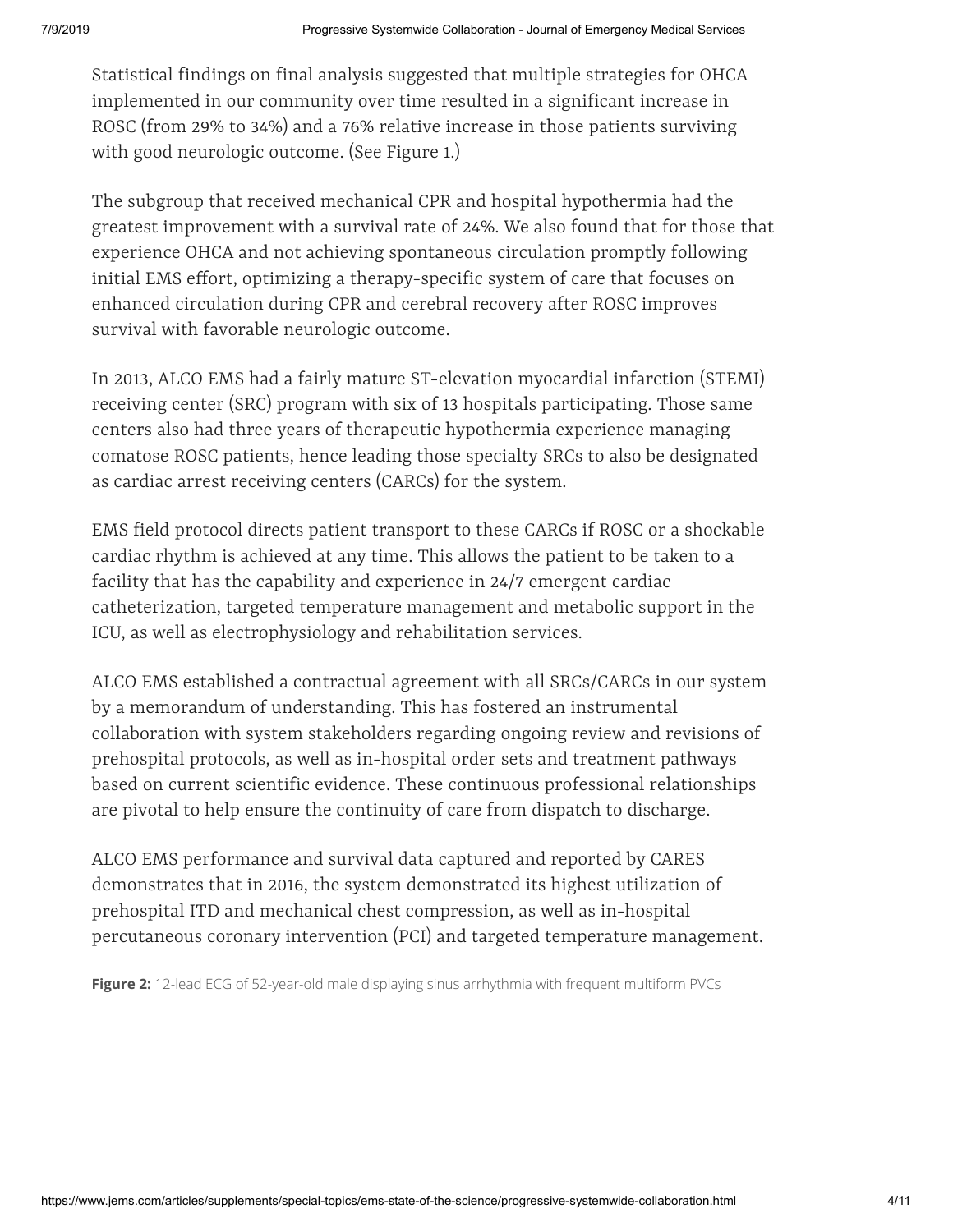

Despite a slight decrease in overall survival (10%) and v fib/v tach survival (27%) from recent years past, the 2016 data reflects the highest overall ROSC rate for the system in the past decade (37%).

And from those patients admitted that survived to hospital discharge, the mass majority (75%) were neurologically intact and an even higher number (89%) for both witnessed and unwitnessed v fib/v tach. (See Figure 1.)

#### **EXTRACORPOREAL CPR**

At ALCO SRC/CARC meeting in the second quarter of 2016, shortly after the release of the 2015 AHA Guidelines, the topic of extracorporeal CPR (ECPR) using an extracorporeal membrane oxygenation (ECMO) device for patients experiencing refractory cardiopulmonary arrest (CPA) including OHCA was presented by EMS leadership.

This presentation was prompted by the case of a 15-year-old male that was a witnessed OHCA, received bystander CPR and was found in v fib by EMS on their arrival. Initial ACLS was delivered by EMS according to ALCO-prescribed prehospital protocol and the patient was transported to the nearest SRC/CARC in a shock refractory state.

On arrival at the receiving center, the patient received an additional 90 minutes of gallant and innovative resuscitative effort by the ED staff 120 minutes before the patient was pronounced dead.

With collaborative review of this case, it was clear that the SRC/CARC had no other care in our existing protocol to offer the patient or family by the end of the resuscitation. The only ECMO-capable hospital in Alameda County, currently and at the time of this case, was the local Children's Hospital. ECMO wasn't considered by the adult SRC/CARC at the time of resuscitation, especially for use in refractory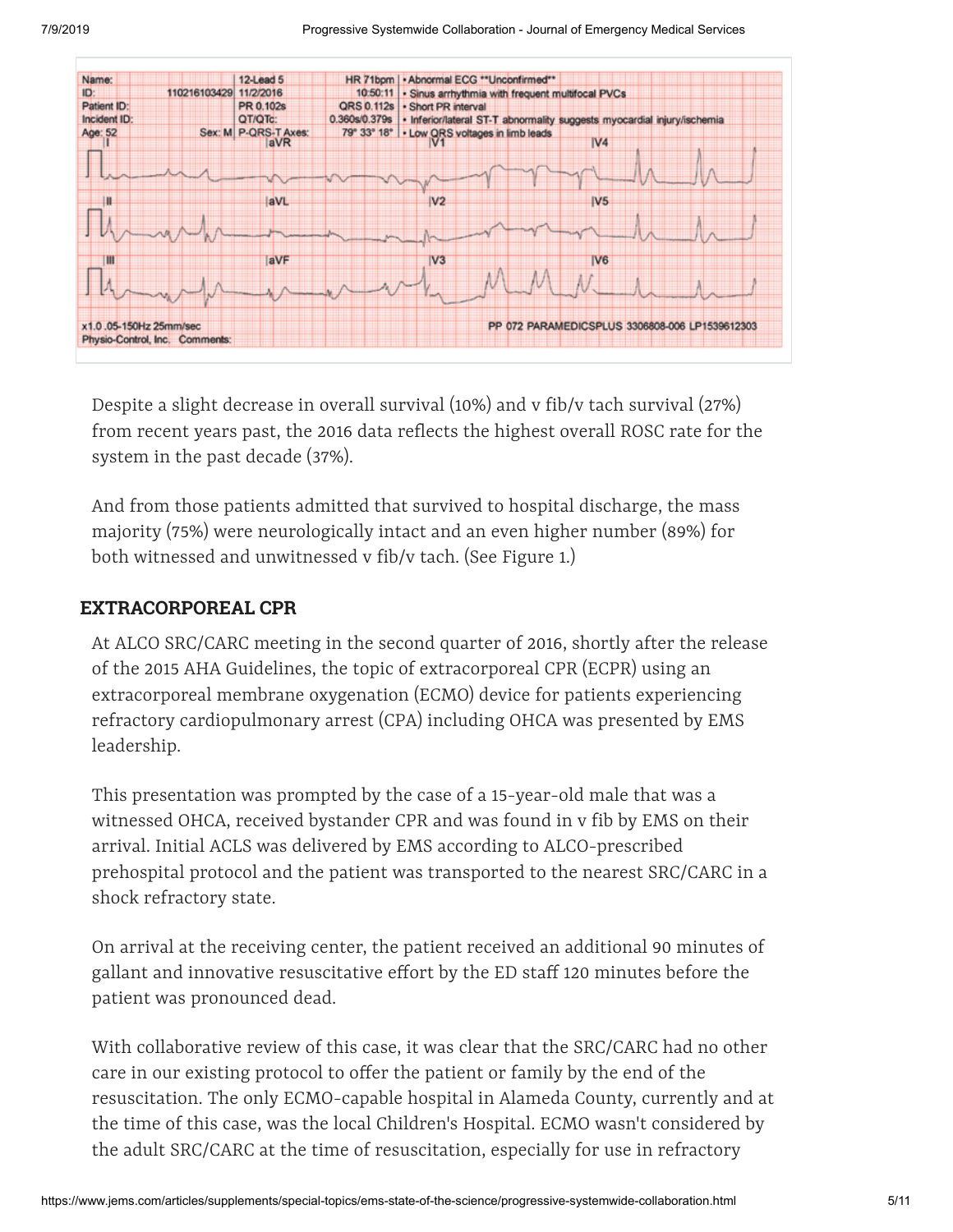OHCA.

This particular SRC/CARC is very familiar with aggressive resuscitation strategiestwo cardiac arrest patients had been taken to the catheterization lab with active mechanical CPR that same year, both of which survived with good neurologic function.

The 2015 AHA Guidelines state that there's insufficient evidence to recommend the routine use of ECPR in cardiac arrest; however, ECPR may be considered for select patients for whom the suspected etiology of the cardiac arrest is potentially reversible (e.g., patients experiencing refractory cardiopulmonary arrest/OHCA) during a limited period of mechanical cardiorespiratory support.

Published series have used rigorous inclusion and exclusion criteria to select patients for ECPR. Although these inclusion criteria are highly variable, most included only patients aged 18 to 75 years, with arrest of cardiac origin, after conventional CPR for more than 10 minutes without ROSC. Such inclusion criteria should be considered in a provider's selection of potential candidates for ECPR.

Two recent studies each demonstrated survival-to-hospital discharge greater than 50% with good neurologic function for patients experiencing refractory in-hospital cardiac arrest (IHCA) as well as OHCA with the use of ECPR.<sup>20,21</sup>

#### **FROM CONCEPT TO PRACTICE**

In the fourth quarter of 2016, only a few months after first discussion with ALCO's SRC/CARC stakeholders regarding the concept of using mechanical CPR as a bridge to ECMO, one center had their first opportunity to utilize the ECMO option and they did with amazing success!

Oakland Fire Department and Paramedics Plus (Alameda County's largest contracted EMS ambulance transport provider) were dispatched code 3 for a 52 year-old male near fainting.

Upon ambulance arrival, the patient was found sitting on a curb with personnel from the Oakland Fire Department. He was alert and oriented to person, place, time and circumstances (A&Ox4).

The patient stated that four hours prior to EMS activation, he was involved in an argument with a neighbor and began having sudden, acute shortness of breath that brought on chest pain and nausea.

The patient rated his pain seven out of 10 and said he was unable to describe it. He also stated he had no cardiac history.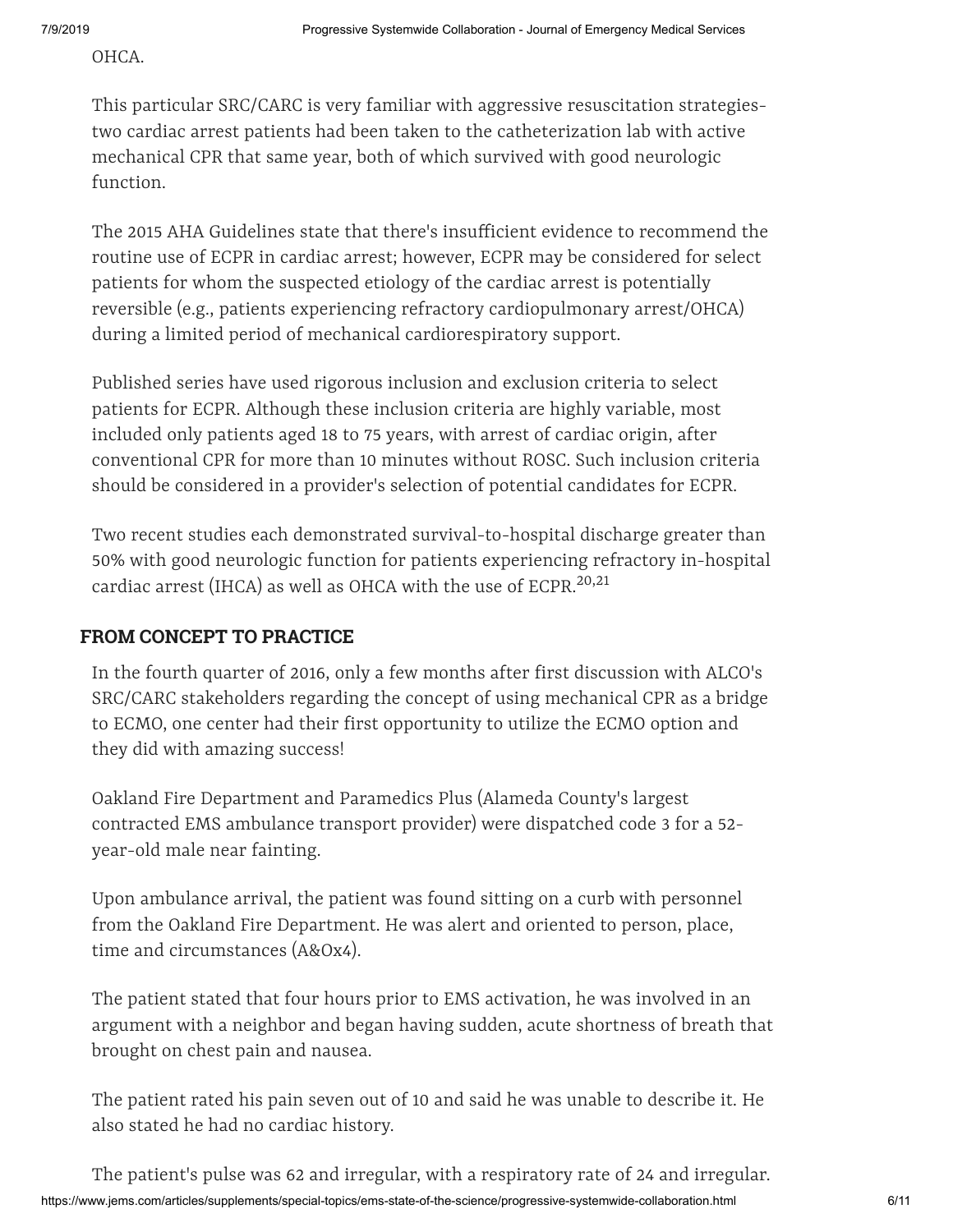His blood pressure was 122/92 mmHg via automated cuff, SpO2 of 100% on room air. His skin was diaphoretic, lung signs normal and pupils were 3 mm and reactive. A 12-lead ECG revealed sinus arrhythmia with frequent multiform premature ventricular contractions (PVCs). (See Figure 2.)

The patient was emergently transported to Highland Hospital, which was advised of a possible STEMI.

During transport, the patient became lethargic and was unwilling to answer further assessment questions. His vital signs were reassessed throughout contact until he was handed over to the hospital's ED staff.

During a brief clinical re-evaluation on arrival in the ED, the patient was found to have a much lower blood pressure than expected. This warranted the administration of pharmacologic support prior to proceeding to the catheterization lab for emergent PCI.

Shortly after arrival in the catheterization lab, the patient went into cardiac arrest and was placed on the hospital's LUCAS mechanical chest compression device as resuscitative efforts were carried out.

At the time of this case, Highland Hospital didn't have the capability to perform ECMO, so they contacted the University of California, San Francisco (UCSF) Medical Center, who agreed to dispatch their ECMO team to initiate ECMO care and transfer the patient to UCSF. The patient was maintained on a LUCAS device in the catheterization lab while waiting for the ECMO team to arrive.

Once UCSF agreed to accept the patient and respond with their ECMO team and equipment, Highland Hospital's catheterization lab director knew that the lab needed to become an OR as well as an ICU until the patient was successfully on ECMO and en route to UCSF.

After the patient started to deteriorate, the ED was called to secure the patient's airway by intubation. Anesthesia was called in to manage oxygenation/ventilation as well the sedation of the patient during the resuscitation efforts.

An OR team came and prepared the catheterization lab for the surgical procedure of large bore arterial/venous cannulation for ECMO. An ICU physician and nurse came to the lab to monitor and manage hemodynamics and metabolic support needed throughout the prolonged resuscitation.

Once the UCSF ECMO team arrived, an additional time challenge was overcome-the emergent granting of clinical privileges for visiting non-Highland faculty.

The ongoing struggle throughout the entire resuscitation was keeping the batteries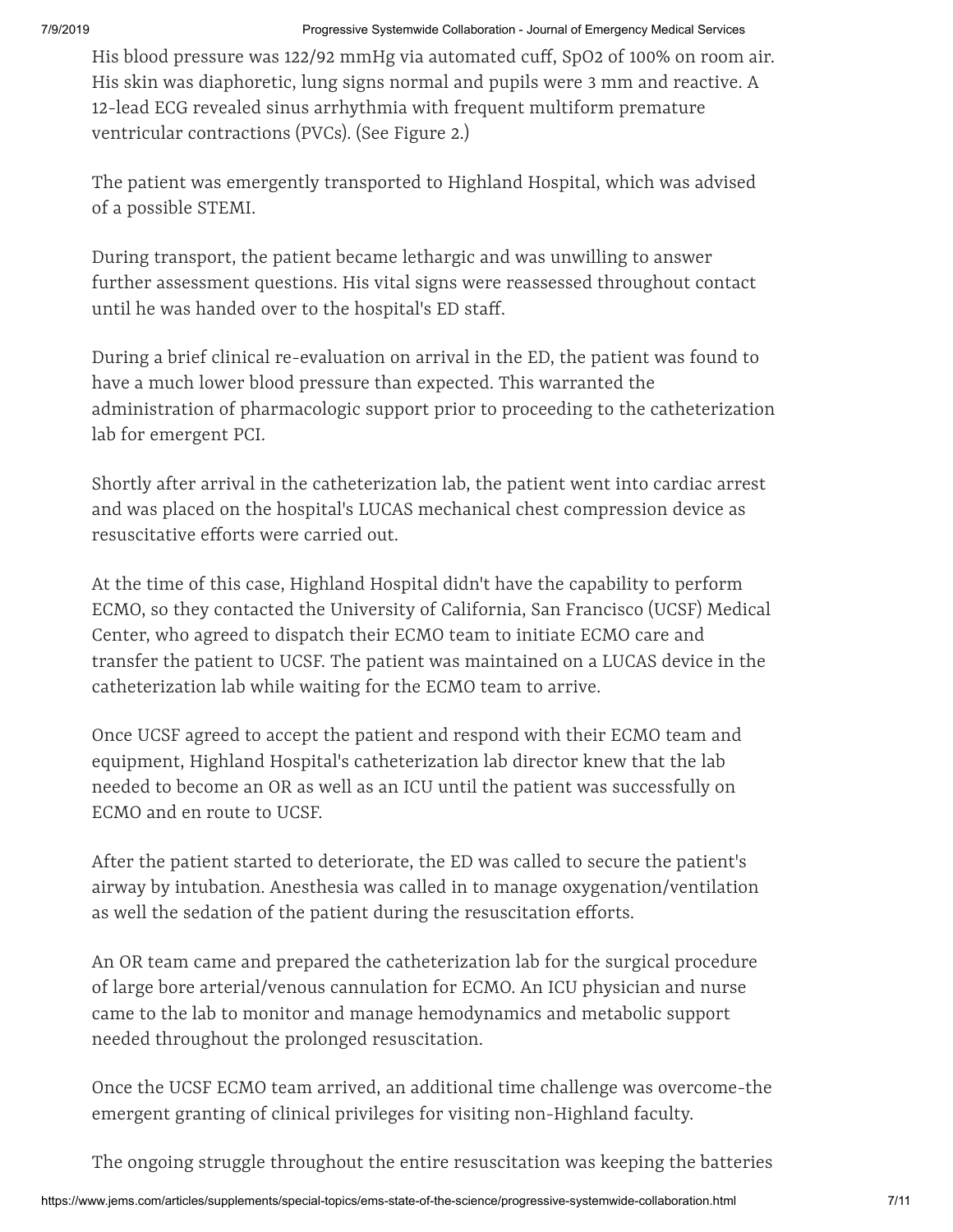of the LUCAS device charged. The initial power drain from hour after hour of continuous chest compressions wouldn't allow for the batteries to charge, even when plugging the device's AC adapter into a wall outlet.

A request for fully charged batteries went out to the Oakland Fire Department and Paramedics Plus, and they immediately responded and delivered several spare batteries to the hospital to allow for continued operation of the LUCAS throughout the prolonged resuscitation.

After ECMO establishment, the patient was transferred to UCSF via ambulance, where he remained on ECMO for seven days with the intention of continued multisystem support.

After a week on ECMO, the patient was extubated, his sudation was lightened and he was weaned from ECMO. He interacted appropriately and showed good cardiac function. After a brief in-hospital setback, the patient underwent intensive rehabilitation.



At the time of discharge, the patient presented with good cognitive return in memory, comprehension and social interaction. After improving his strength and endurance from the prescribed course of rehabilitation, he was discharged with no focal neurologic weakness other than a slightly unsteady gait and was able to ambulate without assistive devices.

# **CONCLUSION**

The total time from 9-1-1 call to UCSF transfer was just a little over eight hours! The pieces of this story not documented here are the personal interactions and emotions of those involved with the laborious care of this patient in the cardiac catheterization laboratory.

One week following this case, a multidisciplinary debriefing was conducted including leadership from EMS, ED, catheterization lab, OR and ICU. The insight from the debriefing dialogs made it clear that leadership from the catheterization lab facilitated multiple services within the hospital to come together for the good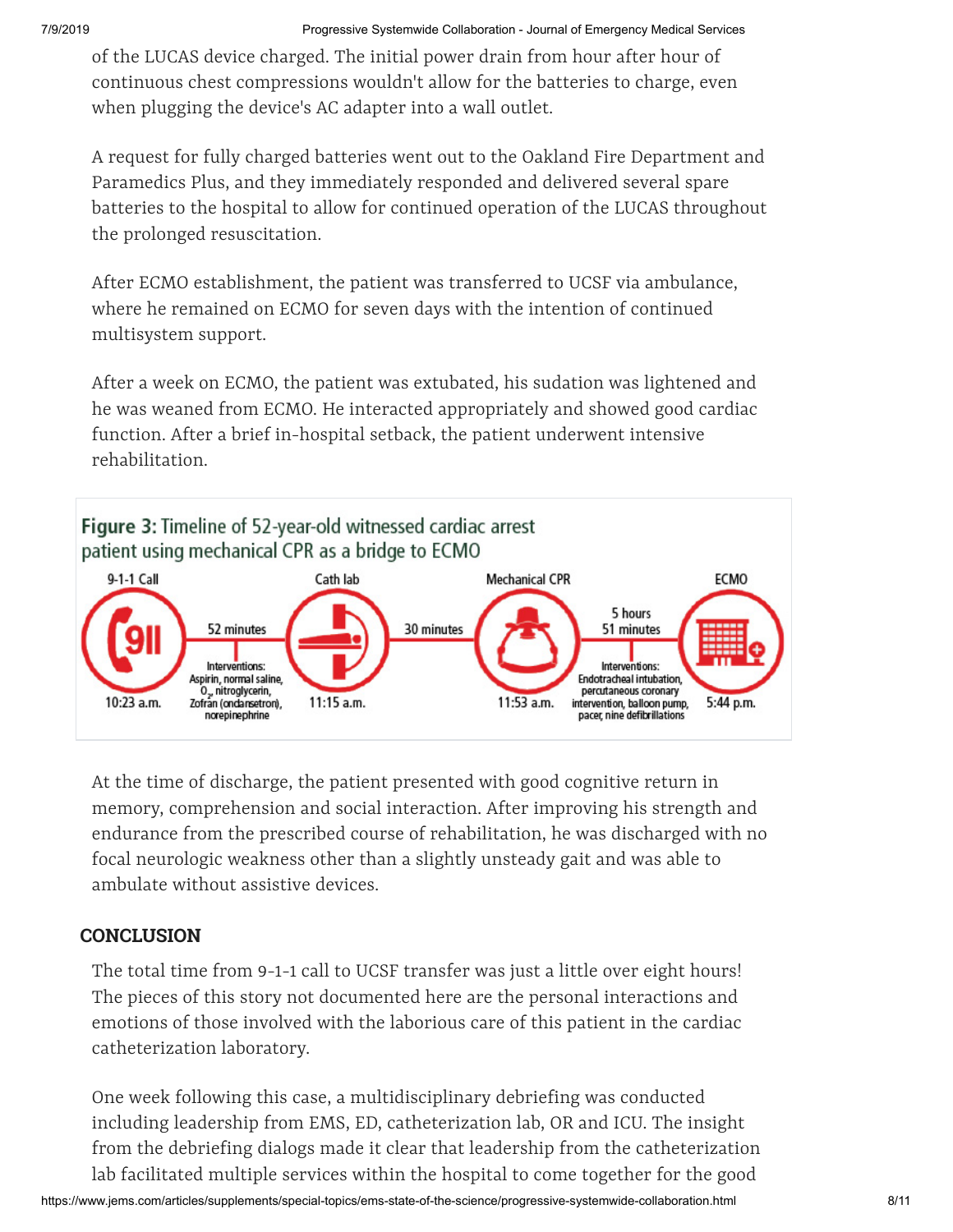of the patient.

Highland Hospital has the reputation of being on the forefront of the most current and cutting-edge medicine with its renowned residency programs.

In 2016, Highland had three patients go to the cardiac catheterization lab for PCI with active resuscitation (i.e., mechanical CPR) that survived to hospital discharge with good neurologic function. This further demonstrates their leadership and commitment as a community champion to improving patient outcomes.

Even though this case may be perceived as an outlier and an exception to the rule, it strongly suggests that it does take a fearless scientific community working together on behalf of the patient to achieve the unexpected. This case exhibits what we may have found to be the next frontier in cardiac arrest resuscitation, prolonged care with mechanical compressions and the application of ECMO.

#### **References**

1. Sasson C, Rogers MA, Dahl J, et al. Predictors of survival rom out-of-hospital cardiac arrest: A systematic review and meta-analysis. *Circ Cardiovasc Qual Outcomes*. 2010;3(1):63-81.

2. McNally B, Stokes A, Crouch A, et al. CARES: Cardiac arrest registry to enhance survival. *Ann Emerg Med*. 2009;54(5):674-683.e2.

3. Neumar RW, Shuster M, Callaway CW, et al. Part 1: Executive summary: 2015 American Heart Association guidelines update for cardiopulmonary resuscitation and emergency cardiovascular care. Circulation. 2015;132(18 Suppl 2):S315-S367.

4. Graham R, McCoy MA, Schultz AM, editors: *Strategies to improve cardiac arrest survival: A time to act*. National Academies Press: Washington, D.C., 2015.

5. Nichol G, Aufderheide TP, Eagle B, et al. Regional systems of care for out-of-hospital cardiac arrest: A policy statement from the American Heart Association. *Circulation*. 2010;121(5):709- 729.

6. Georgiou M. Restart a Heart Day: A strategy by the European Resuscitation Council to raise cardiac arrest awareness. *Resuscitation*. 2013;84(9):1157-1158.

7. Daya MR, Schmicker RH, Zive DM, et al. Out-of-hospital cardiac arrest survival improving over time: Results from the Resuscitation Outcomes Consortium (ROC). *Resuscitation*. 2015;91:108-115.

8. Malta Hansen C, Kragholm K, Pearson DA, et al. Association of bystander and firstresponder intervention with survival after out-of-hospital cardiac arrest in North Carolina, 2010-2013. *JAMA*. 2015;314(3):255-264.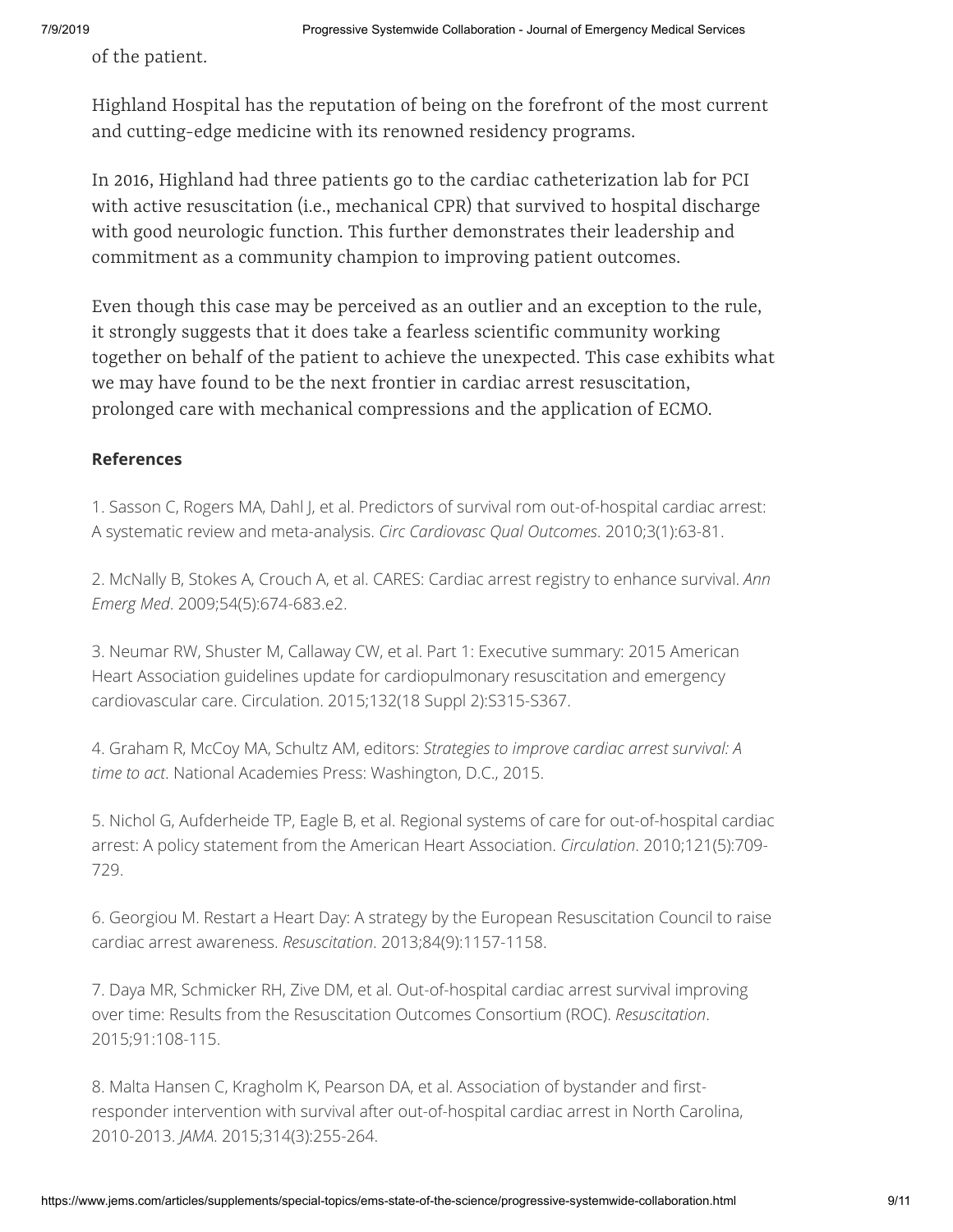9. Hasselqvist-Ax I, Riva G, Herlitz J, et al. Early cardiopulmonary resuscitation in out-ofhospital cardiac arrest. *N Engl J Med*. 2015;372(24):2307-2315.

10. Nakahara S, Tomio J, Ichikawa M, et al. Association of bystander interventions with neurologically intact survival among patients with bystander-witnessed out-of-hospital cardiac arrest in Japan. *JAMA*. 2015;314(3):247-254.

11. Wissenberg M, Folke F, Hansen CM, et al. Survival after out-ofhospital cardiac arrest in relation to age and early identification of patients with minimal chance of long-term survival. *Circulation*. 2015;131(18):1536-1545.

12. Chan PS, McNally B, Tang F, et al. Recent trends in survival from out-of-hospital cardiac arrest in the United States. Circulation. 2014;130(21:1876-1882.

13. Bobrow BJ, Clark LL, Ewy GA, et al. Minimally interrupted cardiac resuscitation by emergency medical services for out-of-hospital cardiac arrest. *JAMA*. 2008;299(10):1158-1165.

14. Lick CJ, Aufderheide TP, Niskanen RA, et al. Take Heart America: A comprehensive, community-wide, systems-based approach to the treatment of cardiac arrest. *Crit Care Med*. 2011;39(1):26-33.

15. Hinchey PR, Myers JB, Lewis R, et al. Improved out-of-hospital cardiac arrest survival after the sequential implementation of 2005 AHA guidelines for compressions, ventilations, and induced hypothermia: The Wake County experience. *Ann Emerg Med*. 2010;56(4):348-357.

16. Kurz MC, Wang HE. Improving post-arrest care through evidence-based common sense. *Ann Emerg Med*. 2014;64(5):507-508.

17. ECC Committee, Task Forces of the American Heart. 2005 American Heart Association guidelines for cardiopulmonary resuscitation and emergency cardiovascular care. *Circulation*. 2005;112(24 Suppl):IV1-203.

18. Field JM, Hazinski MF, Sayre MR, et al. Part 1: Executive summary: 2010 American Heart Association guidelines for cardiopulmonary resuscitation and emergency cardiovascular care. *Circulation*. 2010;122(18 Suppl 3):S640-S656.

19. Sporer K, Jacobs M, Derevin L, et al. Continuous quality improvement efforts increase survival with favorable neurologic outcome after out-of-hospital cardiac arrest. *Prehosp Emerg Care*. 2017;21(1):1-6.

20. Stub D, Bernard S, Pellegrino V, et al. Refractory cardiac arrest treated with Mechanical CPR, hypothermia, ECMO and early reperfusion (the CHEER trial). *Resuscitation*. 2015;86:88- 94.

21. Yannopoulos D, Bartos JA, Martin C, et al. Minnesota Resuscitation Consortium's Advanced perfusion and reperfusion cardiac life support strategy for out-of-hospital